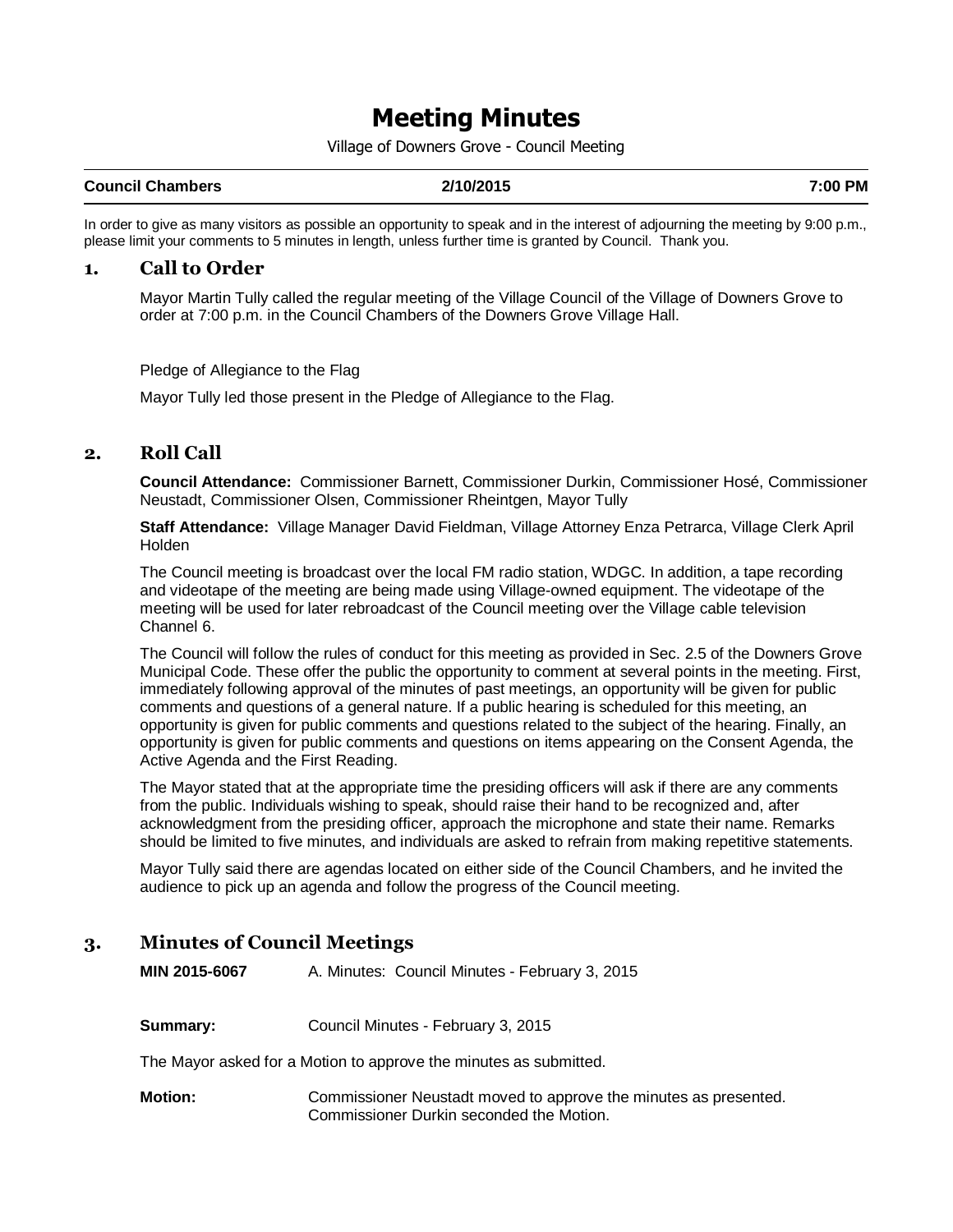**Vote: Yea:** Commissioner Neustadt, Commissioner Durkin, Commissioner Hosé, Commissioner Olsen, Commissioner Rheintgen, Commissioner Barnett; Mayor **Tully** 

Mayor Tully declared the motion carried.

## **4. Presentations**

#### **Proclamation**

Mayor Tully read a Proclamation into the record concerning the sinking of the ship, Dorchester, which took the lives of four Chaplains whose bravery saved others on the ship. The Mayor then retroactively proclaimed Sunday, February 1, 2015 to be observed as Four Chaplains Sunday, noting that the Proclamation would be made available to the American Legion for inclusion in their historic files.

#### **REP 2015-6041** A. Report: 2014 Annual Report

Mayor Tully presented the Village's annual report, also known as the State of the Village report (the "Report") into the record, saying that the State of the Village is exceptional. Highlights of the last year focused on the five Strategic Plan Goals including providing exceptional municipal services, sustainability, building a top quality infrastructure, creating a strong diverse local economy, and providing innovative programs to the Village's citizens.

Infrastructure: The Mayor said that specifics of the Report can be obtained on the Village's website. Over the past year the Village invested \$20.8 million in capital improvements including streets, street maintenance, stormwater projects, water projects and sidewalk programs. The Village will continue to make these types of investments. The Village's stormwater program has been amended to be more restrictive than DuPage County's requirements to reduce negative impacts on the Village, reduce the number of projects, and reduce the number of complaints. The program earned the Village an improved flood rating from FEMA, which moved from a "7" to a "6" which also reduced flood insurance rates.

Snow and Ice: The Village was in an excellent position to respond to the most recent snowstorm in the Village because of changes made in 2014 that resulted in snow route improvements, staffing improvements, vehicle improvements, and increased salt supplies. Every snowstorm teaches staff about necessary changes and staff will continue to make adjustments to the Village's snow plan as the needs arise.

Services: The Mayor reviewed some of the services introduced in 2014. The VOC is now capable of receiving alarms via a wireless fire alarm system, and participation in this program by businesses is on a voluntary basis. Also, in 2014 the Village's Fire Department effectiveness rating improved from a Class 3 to a Class 2 making it part of the top 1.5% of all fire departments in the nation. This means a reduced premium for businesses in Downers Grove. In addition, the Village continued its ongoing project of Sign Ordinance implementation. The Village's intent was to achieve a more esthetically pleasing look in the Village, and there is a 96% compliance level with the Sign Ordinance. In addition, the Village launched a new prescription disposal drop off program allowing for the drop-off of unused medications at the Police Department. To date 242 residents have used this program. The Police Department partnered with the Downers Grove Fire Department last summer in an active shooter training exercise to assure preparedness in the case of an actual emergency in the Village. Numerous other communities and organizations participated in this program as well.

Tax Dollars: Mayor Tully stated that the Village continues to have a balanced budget, with \$300,000 added to the General Fund in 2014, which is the Village's main operating fund. He noted that the Village's portion of property taxes has remained flat or decreased in the last four years, with the exception of Police and Fire pensions. During the past year the Village eliminated the Transportation Fund deficit of \$1.9 million due to the commuter shuttle service, which was transferred to PACE. Opportunities to refinance General Obligation Bonds resulted in a reduction of bond payments by \$500,000. In addition, the Village received \$2.5 million in grant funds. The Mayor said that today it is critical to control costs, and during the past year the Village has partnered with other taxing bodies such as District 58, the Downers Grove Park District, the Downtown Downers Grove Market, and the DuPage Mayors and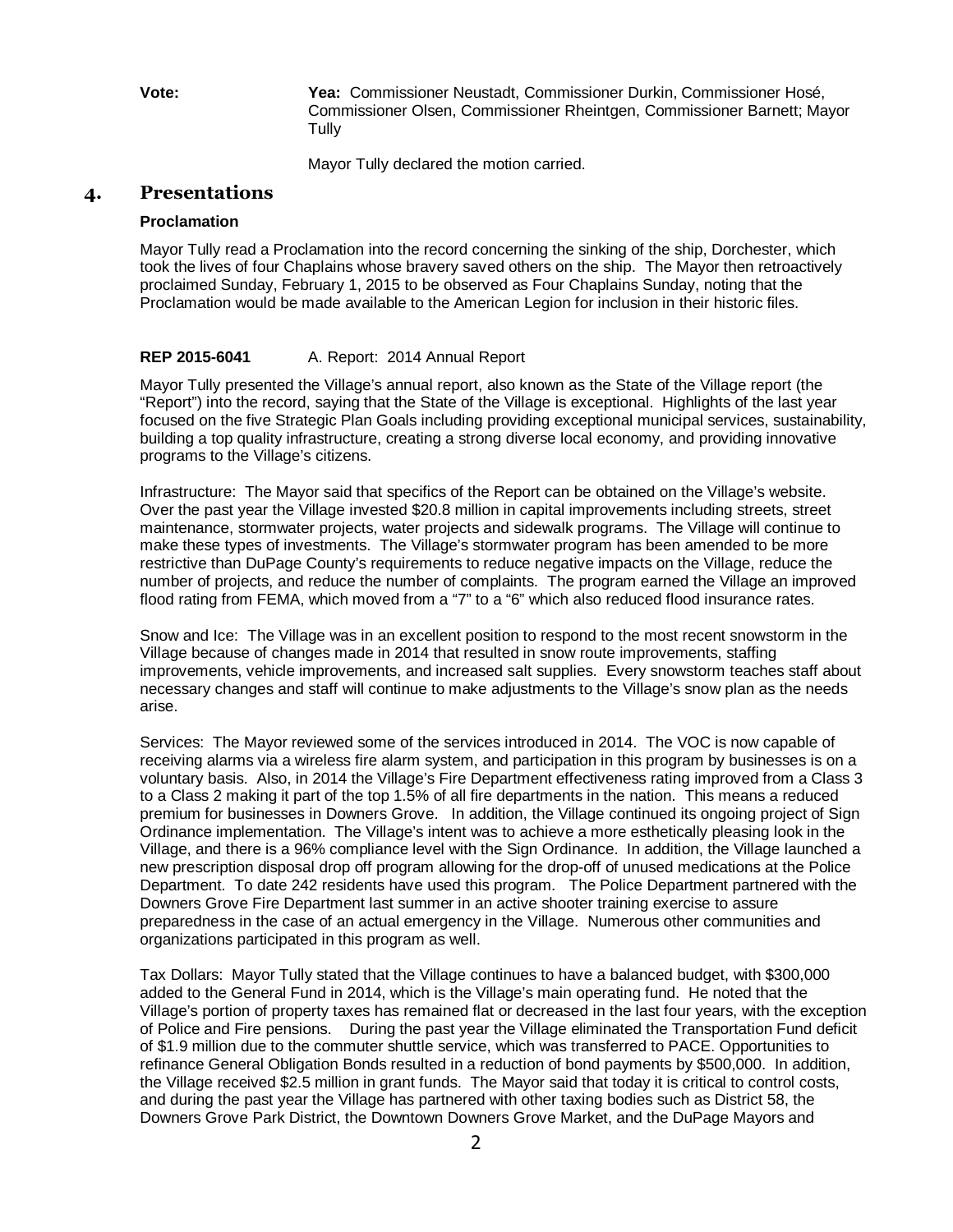Mangers Conference in a variety of programs, including lot paving, gas fuel for CMG vehicles, and the restructuring of loans. The Mayor said that the Village would continue to pursue these types of partnerships.

Economic Environment: Mayor Tully showed a slide displaying the logos of a number of new businesses that came to the Village or expanded within the Village in 2014. The Mayor said that robustly supporting economic development efforts is critical to the Village's business success. He reviewed the numerous businesses that have relocated their corporate headquarters to the Village. This is important because these businesses fill the Village's Class 1 office space, bring jobs and employees to the Village.

Tourism: Mayor Tully noted that this last year bicycle racing returned to the Village of Downers Grove. Many who participated in previous races commented on how much they missed racing in the Village, and as a result Prairie State Cycling had its first race in the Village. It is hoped this will once again become an annual summer event in the Village.

Awards: The Village received numerous awards in 2014 including: 2014 Green Fleet Winner ranked as #2; Best Cities for Kids ranked #2; GFOA Finance Award; Pro Patriot Award for the Police Department. The Mayor said that none of this could have been possible without the Village Manager, Village Attorney, Village staff and their work to bring these awards to the Village. He also noted that the residents of the Village also make all of this possible. The Council and staff are acutely aware of the importance of engaging the public. He noted some examples including programs such as Nextdoor.com, live streaming meetings on YouTube, virtual meetings regarding proposed facilities, enhancements to the Village's website, and improved financial reporting to make financial reports easier to read.

Mayor Tully noted that it is the Council's job to listen and then reflect upon what they hear from Village residents. The Village is well positioned to face the future. Mayor Tully concluded by stating that everyone should be proud of our community, and proud of themselves for their part in making the Village programs successful.

# **5. Public Comments**

This is the opportunity for the public to comment on non-agenda items.

1. John Tillotson, 5232 Benton Avenue and owner of the property at 743 Maple Avenue, said that he addressed the Council on January 20 to express his interest in helping to save the Edwards House and become the recipient of the home. He provided an update on the activities to date and read a letter he received from Village Manager Fieldman. Mr. Tillotson said that he has received two consent forms from owners with regard to the private trees. Two people were in favor, two not in favor, and one owner who was interested in supporting the project but had questions requiring further follow-up. Mr. Tillotson said that he participated in a street walk with the proposed home-mover, and an outside certified arborist with Homer Tree Service. Commissioners Durkin and Rheintgen accompanied him on that walk. Mr. Tillotson said he really likes trees. His intent is to live in the home, but they do not want to be responsible for upsetting the neighborhood. After the walk, he feels that this can be done with minimal tree impact based on the arborist's and mover's beliefs. The original assumption was to move further down Maple Avenue; however, by turning the corner, the mover said they would miss the trees at 802 Maple. It turns out that a turn at the corner versus going straight minimizes the impact. The largest Maple just north of the Historic Museum is a healthy tree that was slated to be knocked down. The mover and arborist reviewed this and by looking at the south side where the Historic Museum is, they could dig in the parkway area and that would allow them to miss the tree altogether, as well as the tree at 826 Maple. This is the opinion of the arborist who feels that this move can be done.

Mr. Tillotson said they then interviewed Douglas Gilbert, architect and specialist in preservation. There are people who have said they do not see the value of the home. Mr. Gilbert's comments are on the Facebook page Help Save 942 Maple, Downers Grove. His opinion is that this is one of the most significant historic buildings in the Village, and is a valuable asset to the Village. However, without being moved, it is scheduled to be flattened.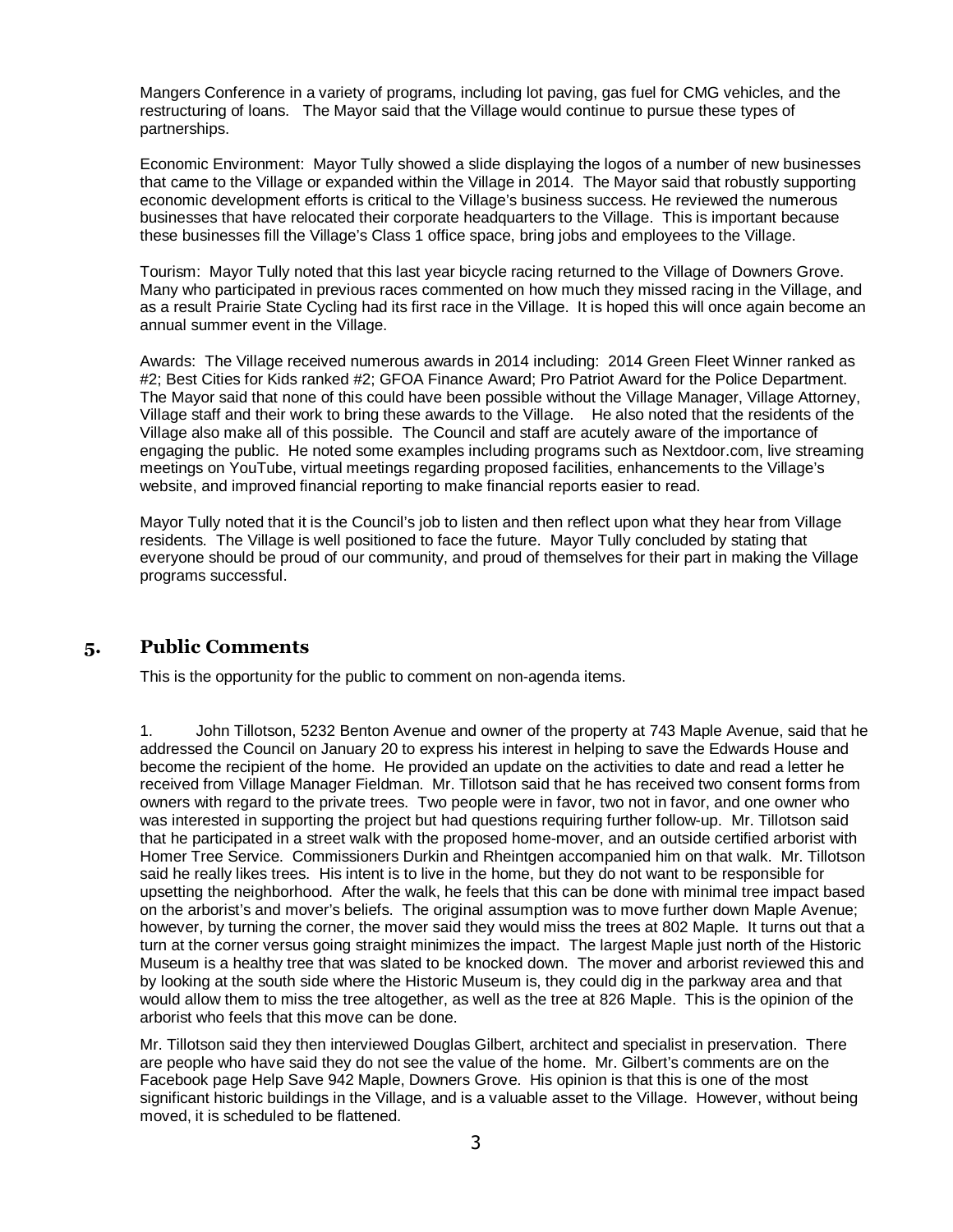Mr. Tillotson then said he spoke with David Sossin, attorney for the developer. He said that they are aggressively pursuing their plans for the development project. He also spoke with Mike Behm who is the in-house expert on how to go about saving the home and moving it. Time is of the essence, and a decision to postpone this is a decision to flatten the house. He asked the Council to provide approval to them to work with Village staff to have a fully vetted proposal over the next week. They would like to come back on Tuesday, February 17 on the Agenda for a vote. He believes that this will provide the necessary time to save the home.

Mayor Tully thanked Mr. Tillotson for his update. He asked for clarification that Mr. Tillotson is asking to have the Village Forester look at the new plan that will avoid non-consenting property owners. Mr. Tillotson said that is correct. Mr. Fieldman said that the staff would always review the plan. He understands the request is to direct the Village Manager to assist in the preparation of the plan. Mayor Tully clarified that the plan would then be brought forward next week.

Mr. Fieldman said that the three-party agreement has not been completed. It is highly unlikely that a development agreement would be completed, but if directed by the Council, staff could check in on the plan.

Mr. Tillotson said that they are looking for direction to proceed to the next step in preparing the three-way agreement.

Mayor Tully then asked about an update on the funding. Mr. Tillotson said that they are actively seeking alternative funding. Currently they have one application completed for a donation from an organization that is well known in DuPage County and has lots of funds to pass around which could cover the full amount of \$140,000. They will pursue other opportunities as well. Mr. Tillotson further responded to Mayor Tully asking that the Council give them an opportunity to work with the Village staff and they will address tree impact and funding issues next week. Mayor Tully said he would like to see a solution to this challenge. If concerns can be addressed sufficiently, it is worth a week of staff's time, and makes sense to him.

Commissioner Durkin commented that their request is very reasonable. His overall concern is the allocation of the \$140,000. He is looking for a reason that the money is a good investment. He supports Mr. Tillotson's request, and asked whether one week is enough time.

Mr. Fieldman said it is not enough time to bring this to a full resolution, but it is enough time to get this to a further decision point.

Commissioner Neustadt said that the Council would need a copy of any formal application that is on file, and Mr. Tillotson said that would be submitted next week. Commissioner Neustadt then asked whether he expects an answer next week regarding the funding. They would not want to authorize moving the house if they have not raised enough money. He would like to know that the money is available, and thinks the tree impact is still important.

Mr. Tillotson replied that they have taken the steps regarding the funding. They would like an opportunity to present the funding issues in further detail next week.

Commissioner Neustadt said that there hasn't been any effort to get private sector funding. Staff time is extremely valuable. He thinks the funding structure needs to come first and asked again what they are looking to the Village staff to accomplish.

Mayor Tully stated that trying to accomplish a well-recognized goal for the community is not a waste of time.

Commissioner Olsen said that he thinks they need to allocate some staff time and resources. This has been a very long journey, and he appreciates Mr. Tillotson's time and efforts to accomplish this goal. Many people care about the Edwards House. A concrete plan would allow for a decision. He thanked Mr. Tillotson for his proactive plans. Commissioner Olsen said that his full support is with this effort.

Commissioner Barnett commented that if the Council wants to proceed he is fine with it, but he places a higher value on the trees than on the house. He said not to get people's hopes up. Mr. Tillotson said that he thinks there will be some tree impact. What he heard was that this project has minimal tree impact. This is different than what he has heard from staff and he's uncomfortable with that until he can meet with Village staff. Commissioner Barnett replied that he is happy to hear that the plan may be different.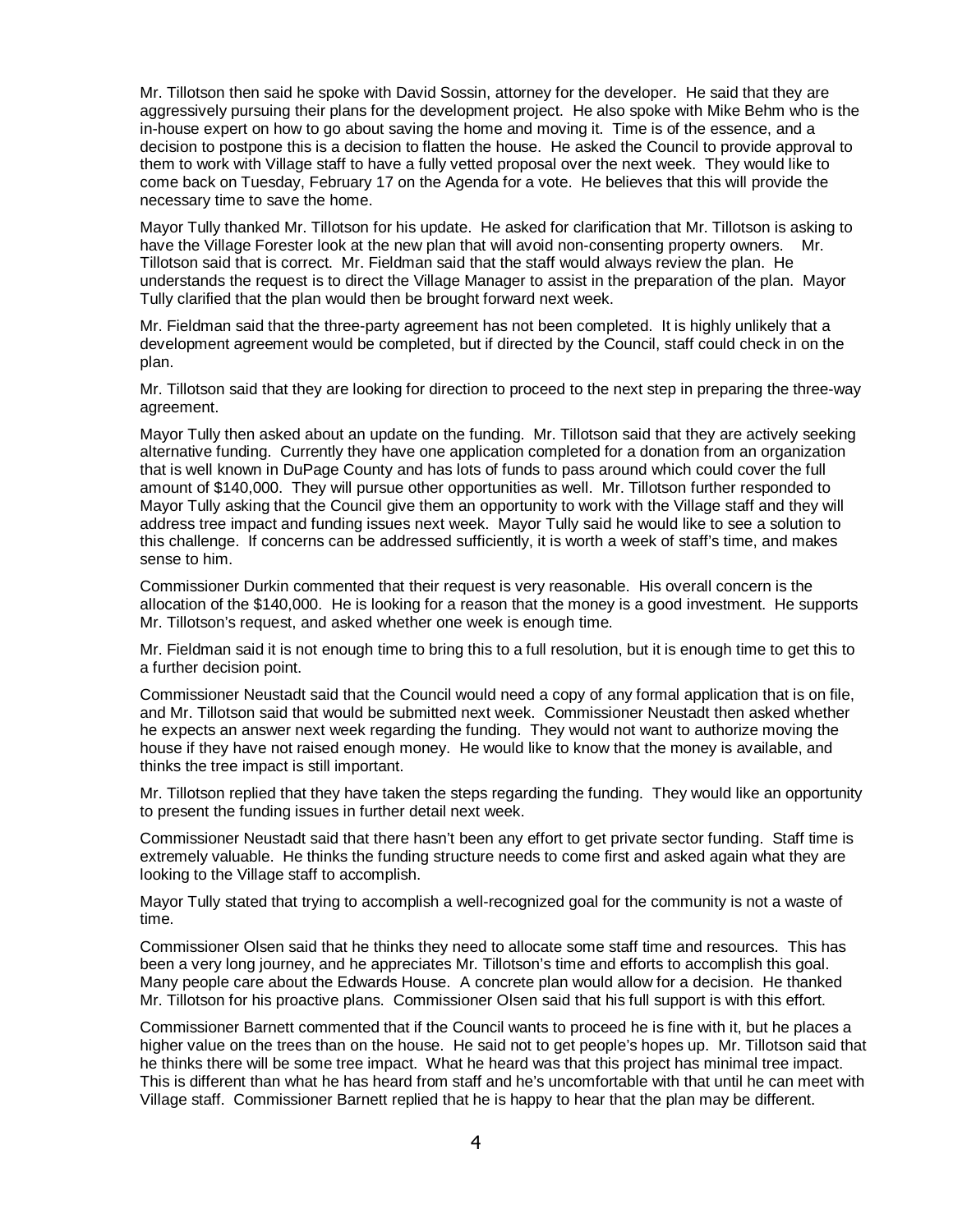Commissioner Rheintgen said that there has been a lot of discussion about this, and the majority of the Council has issues with the money. She feels the Village cannot support this with dollars.

Mr. Tillotson said he is willing to take that risk. He asked as to the Council views if he gets a percentage of the required funds. Commissioner Rheintgen said she would not like to move forward without a plan regarding funding. She is open to more time to present this as she doesn't feel it is appropriate to just shut this down.

Commissioner Hosé asked how much staff involvement they are looking for, and Mr. Tillotson replied that the key piece is the Village Forester's participation in another street walk. It is collaboration and they would like to have a consensus of the experts. He has the ability to produce the report.

Mr. Fieldman said he understands that staff is being asked to facilitate at the same level as previously. Previously staff prepared the plan with input from the mover, the owner, the Village's Forester, and a GIS specialist. He interprets it as a request for staff to prepare the plan. If the proposal is simply to submit information to them, the staff doesn't need approval. Mr. Tillotson said that they have already done a fair amount of work, but it has not been vetted by the Village staff.

Commissioner Hosé said they are not starting from zero. They have staff information and information from the private arborist. If they are talking about one week, without a commitment one way or another, he thinks it is worth it to find out and move forward with the additional week.

Commissioner Durkin said there appears to be three issues. The arborist from Homer Tree pointed out public trees that need to be pruned. There are utilities to be considered, and there are ash trees to be removed.

Mr. Fieldman said that staff will continue to facilitate and will work with the applicant and his team of experts. He is concerned about the timeline. It will be a challenge to produce the documents by Friday for publication, but staff will try to get it on by February 17. It may track more like March 3.

2. Mike Salazar, 843 59<sup>th</sup> Street, delivered a petition to the Mayor from the homeowners of Clyde Estates requesting that the Council vote to defund construction of the new sidewalks in Clyde Estates. The residents view them as a waste of money and damage to the trees. He said that Clyde Estates does not have stormsewers and sidewalks will affect stormwater in the area. The residents believe the proposed sidewalks will adversely affect curb appeal of their homes and decrease the property values. The petition was signed by 55 of the 65 homeowners in Clyde estates, or 85% of the residents. Those who did not sign are not necessarily in favor of the sidewalks. Some were ill, away on business, or are not scheduled to have a sidewalk on their side of the street. The proposed budget for sidewalks as part of the Clyde Estates project is \$300,000 for the sidewalk element. Their streets are in poor shape and they do have stormwater issues. He said that people who moved into Clyde Estates knew then that there were no sidewalks. Clyde Estates should be preserved, just as Denburn Woods should be. The petition was signed by young families, senior citizens, single owners and empty nesters. Some are secondgeneration homeowners who have purchased a family home and they are there by choice. Sometimes houses sell by word of mouth. He and his neighbors would like to meet with the Mayor and interested Council members. They do not want to lose greenspace and simply want to maintain the unique character of their sidewalk-free neighborhood.

3. Denise Lazar, 808 Maple Avenue, commented that it is not appropriate to spend public dollars regarding the Edwards House. This is not an emergency, and they need to make a thoughtful decision on behalf of the public. Regarding bonding, some type of escrow funds for unforeseen situations should be made available. She also said that with regard to the Open Meetings Act, it is not appropriate that this is on the pubic comments section of the meeting. She learned on social media that this would be discussed tonight. The residents deserve more time.

Mayor Tully replied that this is unusual, and nothing has been voted on. It is a unique situation.

4. James Clipper, 821 Clyde Avenue, said he supports Mr. Salazar's comments. Their neighborhood is unique, and most houses were built in the 1950s. They have no problems with traffic.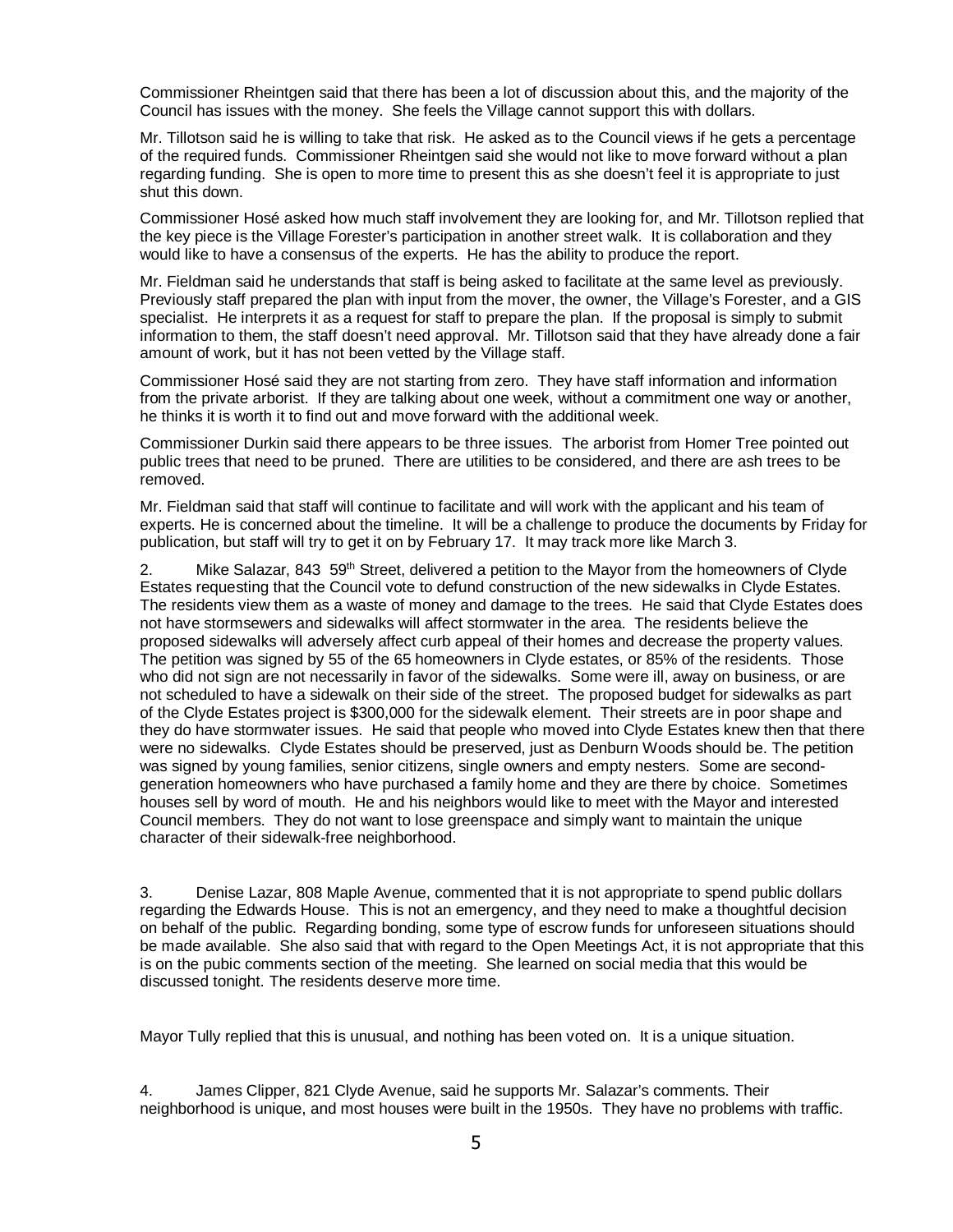He said they do not have that much of a flooding problem due to the root system. He complimented the Council on the improvements already made.

5. Mike Behm, 4629 Linscott, said he was one of the original people talking about moving the Edwards House. He is helping Mr. Tillotson and is very confused. The effort to move the Edwards House was always a public/private partnership and the object was to waive permit fees for this purpose. Everyone was excited about this project. From the very first day, the mechanism presented was waiving the permit fees. In October when he came and spoke with Tom Nybo and Mr. Fieldman the idea was to save the home by waiving the permit fees. He would never have gotten involved because waiving the fees was the mechanism. It truly is people putting money together in a public/private partnership. Tonight he is hearing that this is private development. This misses the point and he is confused as to what has taken place over the last four months.

6. John Povlivka, 6016 Washington of Clyde Estates said he came to speak about the loss of trees. He heard something however this evening that certain Council members are concerned about staff time. A resident needs help from the Village. He doesn't know how much time the Village staff gave to an outside developer. The developer said he met with the entire staff on his first meeting in Downers Grove. Perhaps they should keep better track of staff's time. They need to play fair.

7. Elizabeth Davis, 944 Clyde said that there are a number of Clyde Estate residents present and they all feel very strongly against the sidewalks. During the tornado in 2011 a lot of trees were lost, and now with the proposed construction more trees will be lost.

8. Doug Harland, 818 61<sup>st</sup> Street, which borders Clyde Estates said there is a significant stormwater issue in the area on 61<sup>st</sup> Street. He said that the portion on the southeast section should be addressed. Instead of placing drainage ditches in Clyde Estates, he thinks the Council should address the problem on the southeastern end. They've had a problem trying to divert the water.

9. Laurel Bowen, 829 Clyde, said that the sidewalk put on Webster in 2005 cost \$300,000 and tree removal for the sidewalks was \$18,500. Ms. Bowen said that TCD II was held in 1992 and she was part of that. There were ten committees made up of about 100 people. One of the committees suggested that sidewalks on one side of the street would be a good idea. It was a policy and not an ordinance. The Sign Ordinance in the Village has been re-examined and changed three times. There have been no less than 50 variances granted to people over the past five years. However, the sidewalk policy has not been revisited. There was a different Council and different Village management when this policy was put into effect. The residents of Clyde want their neighborhood to stay the same. Many residents have lived there for 45 years.

Ms. Bowen then referenced actions taken by the Village in the past in other neighborhoods. She asked if this project has been presented to DuPage County's Stormwater Commission, the Village's Stormwater Committee, or other agencies. There has been no hydrology report, no traffic study done. She asked the Council when they determine they will listen to the neighbors. She feels that she is being bullied and the residents are being bullied by having their tax dollars used for a project that they do not want.

Mayor Tully said that some of the disparities are due to the nature of the project. Why this project did not go to DuPage County's Stormwater Commission, the Floodplain Oversight Committee, or have a hydrology or traffic study is based on the nature of the project. He said he takes issue with the bullying comment. There has been an effort to discuss this plan. Not everyone is in favor of all elements of the plan. The Council has tried to continue the conversation. It is their neighborhood and reflects what they want, within reason given the overall parameters. It is a long project and there will be more discussion.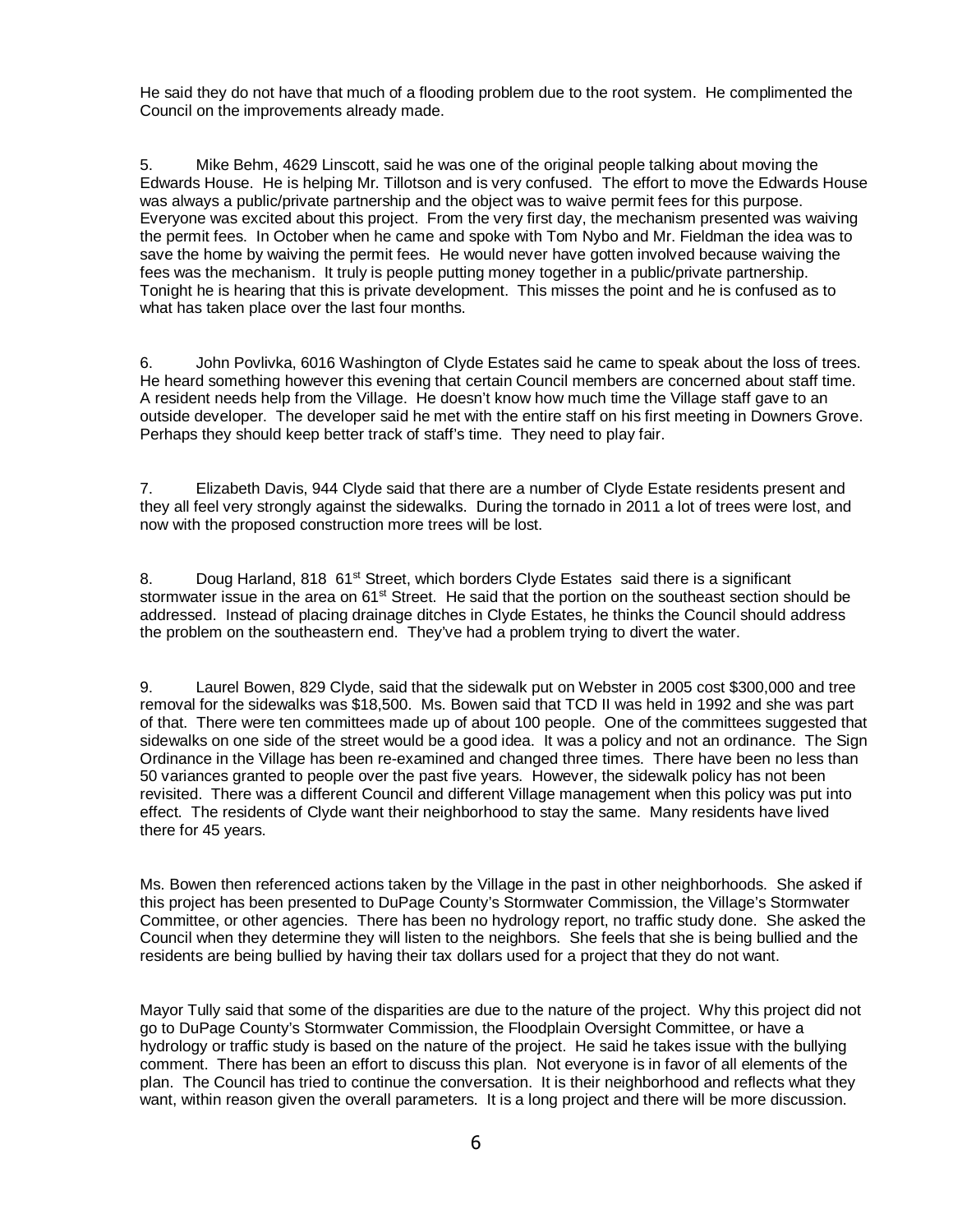10. Hilary Denk, 433 Wilson, thanked the Council and staff for considering the process for Edwards House. She noted that the local League of Women Voters is part of the Elmhurst League event. There will be a meeting on Sunday, February 15 from 4:00 p.m. to 5:00 p.m. at Elmhurst Village Hall. College of DuPage Trustees will be available, and, at a later date, there will be a local candidates' forum.

11. Dr. Gordon Goodman, 5834 Middaugh, said that in light of the comments about Clyde Estates sidewalks and the opposition to the sidewalks, it doesn't seem to be the desire of the neighborhood. He wondered if the archives contain planning documents from the 1970's-80's about Clyde Estates' Neighborhood Plan. He suggested perhaps modifying the plans to accommodate the neighbors adjoining Clyde Estates. He was part of the TCD-II project, and hoped that records from that time would be available. Dr. Goodman said that the sidewalk is the least important element of the Clyde Estates project. They want to move ahead with the streets, and the drainage is a mixed bag. He recommended moving ahead with the street reconstruction and holding off on the overall sidewalk policy from 2007 as it relates to Denburn Woods and Clyde Estates. They can look at this as a completed sidewalk component and plan to do some fine-tuning.

12. John Hebert, 802 Maple, said he would like to have an opportunity to go on the walk through with the Village arborist. That might ease his concerns about the whole project. The Mayor replied that they can let him know when it will take place.

# **6. Council Member Reports**

Commissioner Rheintgen said that the Grove Foundation is sponsoring a "Passport to Dine" to be held on February 26. Tickets are \$25.00, and funds raised will be given back to organizations in the Village. More information can be found at thegrovefoundation.org.

Mayor Tully announced that the Education Foundation of School District 58 is having their Harlem Wizards fundraiser on February 15. Additional information can be obtained at www.dg58.org. Tickets sold out very quickly last year.

# **7. Consent Agenda**

| <b>BIL 2015-6065</b> | A. Bills Payable: No. 6172, February 10, 2015                                                                                                                                                                                                                         |
|----------------------|-----------------------------------------------------------------------------------------------------------------------------------------------------------------------------------------------------------------------------------------------------------------------|
| Summary:             | No. 6172, February 10, 2015                                                                                                                                                                                                                                           |
| <b>RES 2015-6056</b> | B. Resolution: Authorize a Contract Amendment with Hampton Lenzini &<br>Renwick, Inc.                                                                                                                                                                                 |
| Summary:             | This amends an existing contract for Native Landscaping and Natural Areas<br>Maintenance & Monitoring with Hampton Lenzini & Renwick, Inc. (HLR), of Elgin,<br>Illinois in an amount not to exceed \$30,000.00, bringing the total contract amount<br>to \$69,324.00. |
|                      | A RESOLUTION AUTHORIZING EXECUTION OF AN EXTENSION AND<br>AMENDMENT TO THE AGREEMENT BETWEEN HAMPTON, LENZINI AND<br>RENWICK, INC. AND THE VILLAGE OF DOWNERS GROVE                                                                                                   |
|                      | RESOLUTION 2015-07                                                                                                                                                                                                                                                    |
| <b>RES 2015-6069</b> | C. Resolution: Authorize a License Agreement with Lightower Fiber Networks II,                                                                                                                                                                                        |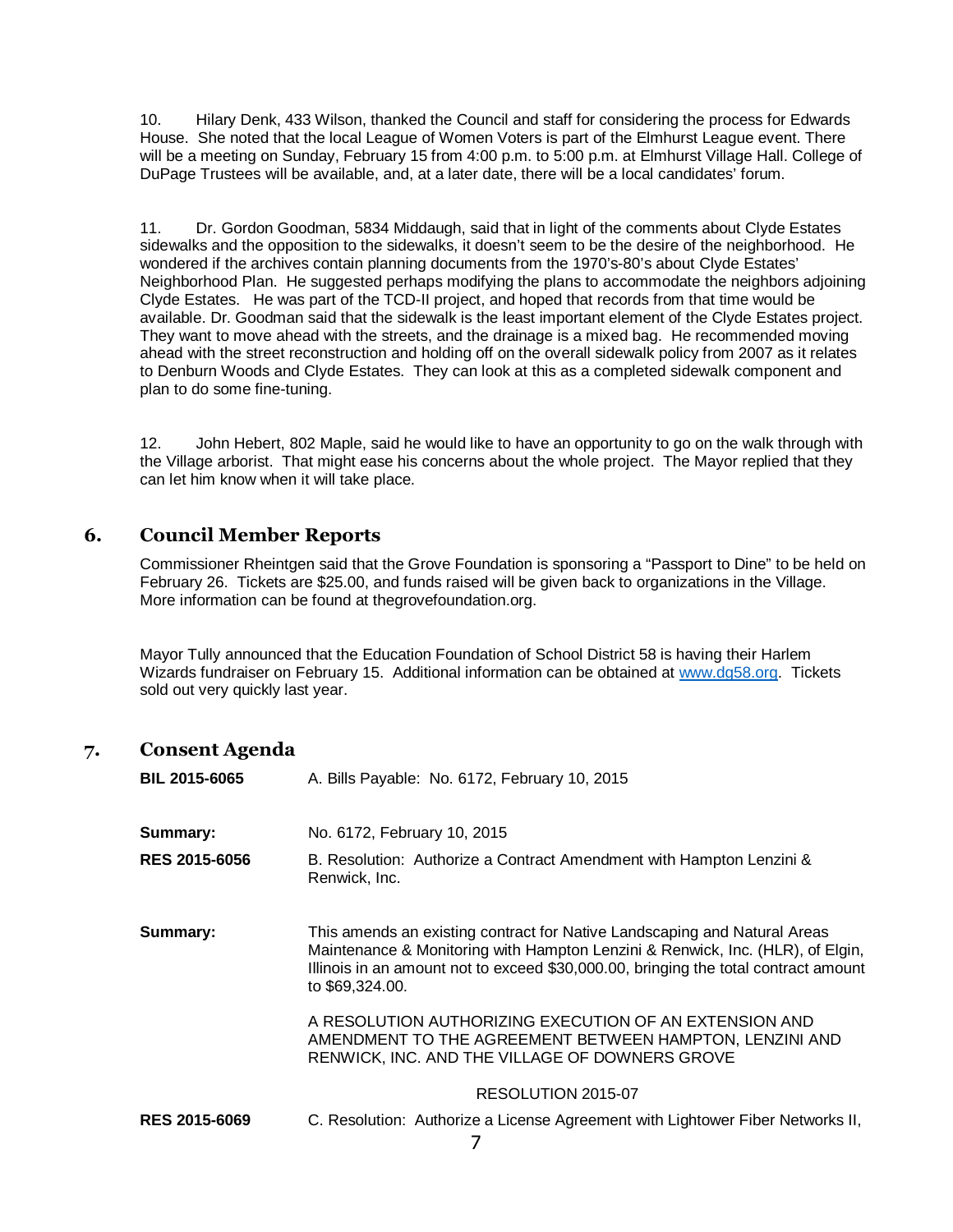|    |                      | LLC for Use of Village Rights-of-Way                                                                                                                                                                                                           |
|----|----------------------|------------------------------------------------------------------------------------------------------------------------------------------------------------------------------------------------------------------------------------------------|
|    | Summary:             | This authorizes execution of a license agreement with Lightower Fiber Networks<br>for the use of the Village's rights-of-way for the installation, operation and<br>maintenance of an underground fiber optic telecommunications cable system. |
|    |                      | A RESOLUTION AUTHORIZING EXECUTION OF A LICENSE AGREEMENT<br>BETWEEN LIGHTOWER FIBER NETWORKS II, LLC AND THE VILLAGE OF<br>DOWNERS GROVE FOR USE OF VILLAGE RIGHTS-OF-WAY                                                                     |
|    |                      | RESOLUTION 2015-08                                                                                                                                                                                                                             |
|    | MIN 2015-6066        | D. Minutes: Note Receipt of Minutes of Boards and Commissions                                                                                                                                                                                  |
|    | Summary:             | Library Board - December 17, 2014                                                                                                                                                                                                              |
|    |                      | The Mayor asked for a Motion to adopt the Consent Agenda.                                                                                                                                                                                      |
|    | <b>Motion:</b>       | Commissioner Neustadt moved to adopt the Consent Agenda. Commissioner<br>Durkin seconded the Motion.                                                                                                                                           |
|    | Vote:                | Yea: Commissioner Neustadt, Commissioner Durkin, Commissioner Hosé,<br>Commissioner Olsen, Commissioner Rheintgen, Commissioner Barnett; Mayor<br>Tully                                                                                        |
|    |                      | Mayor Tully declared the motion carried.                                                                                                                                                                                                       |
| 8. | <b>Active Agenda</b> |                                                                                                                                                                                                                                                |
|    | <b>MOT 2015-6058</b> | A. Motion: Direct Staff to Draft a Text Amendment to the Zoning Ordinance re:<br>Electronic Message Board Signs                                                                                                                                |

**Summary:** This directs staff to draft a text amendment to the Zoning Ordinance permitting electronic message board signs in the INP-2, Campus-scale Institutional and Public Zoning District.

Dr. Mark McDonald, Superintendent of District 99, said that he listened to last week's discussion by the Council and wanted to offer additional comments. District 99 has worked with Village staff to rezone the two high school campuses to INP-2 zoning. He understood that only two facilities, Midwestern University and Good Samaritan Hospital would be eligible for INP-2 zoning status. Since then he has learned that the inclusion of District 58 schools and the Park District are also under consideration for INP-2 designation. He asked for clarification of that zoning. Dr. McDonald referenced examples shown last week of digital signage at other high schools in other communities. He clarified that those examples were not intended to be an example of specific signage for approval. Their request is simply for a text amendment. Dr. McDonald said that their core business is education, and not digital signs, but they are a part of the community, and the community wants this type of signage. The act of pursuing the text amendment process will allow them to improve their communication process with the community.

Terry Pavesich, 6912 Grant, said she was speaking for Nancy Kopka who was unable to be present. Ms. Pavesich said the Board is very supportive of this effort. They want a method to better inform the community. This is also a part of public safety and public notification. This signage could be used to direct people regarding fire and safety drills. She noted that South High is a national stockpile location in case of national emergencies. The signage would be helpful in directing people. She said that this is an easy way to let people know what is going on. There are many people who do not use the Internet or Facebook, and driving by this type of signage is an improved method of communicating.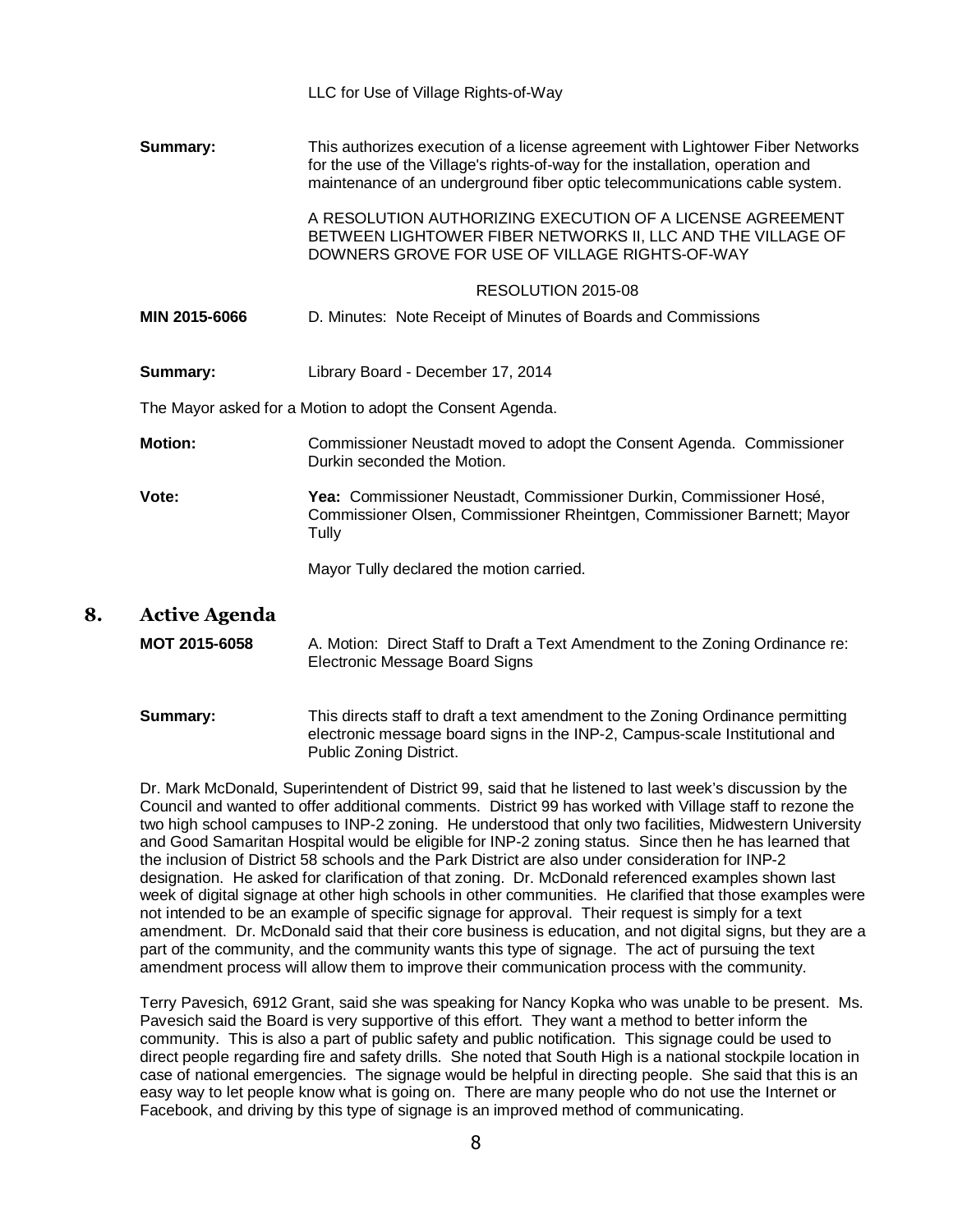Dr. Gordon Goodman, 5834 Middaugh, commented that he was disappointed when the Village display signs were removed from the two fire stations. There is a need for that kind of communication, and these signs can be useful to make facilities and events more accessible to the community. The possibility of considering a text amendment requiring a special use would take away a lot of the concerns. The Council may want to continue to hold the reins in this matter.

Jenny Bauman, 4500 Prince, said she is opposed to the text amendment but not to the signs. She asked that they pursue this as a special use. The signs at Downers Grove North are set up to be directly across from her home. She can mow her lawn at night just by all of the light reflecting into her yard. Digital signs would be inappropriate in other residential areas as well. Ms. Bauman requested that they make digital signs the exception to the rule. This is an attempt to allow what would not otherwise be allowed in residential areas.

Commissioner Olsen asked if there are other ways that District 99 could go about this, and Mr. Fieldman said he was unaware of any other options. Digital signs are expressly prohibited and they are considered a land use, so there is no variance or exception available. Commissioner Olsen asked if the text amendment could move this into another district. Mr. Fieldman replied that the INP-2 district was created with four properties in mind—District 99, Good Samaritan Hospital and Midwestern University. The zoning designation would be available to any institutional owner with property over four acres in size. Regarding a text amendment, it could be written in any fashion. At this time only Good Samaritan Hospital is zoned INP-2.

Mayor Tully asked for clarification that if it was a text amendment they would have to pursue a rezoning and special use. The Manager said that was correct and would require public meetings.

Commissioner Hosé said this hasn't changed his take on this issue. He has talked about having a comprehensive review of the Zoning Ordinance in long-range planning. He would like to include this at that time. He is not in favor of one-off changes to the Ordinance and will vote against this at this time.

Commissioner Olsen commented that he discussed this process in the past. The Council has to direct staff to go through the Plan Commission process and then come back to the Council. He said that tonight they are having a Public Hearing without having a Public Hearing. There are no specifics. There is a lot of fear in the community and he shares that fear. He supports moving forward to a Public Hearing to talk about specifics. They could be proposing a new garish sign such as appears on I-295 in the Rosemont commercial area. He thinks it is important that they go through an actual Pubic Hearing process to talk about the specifics involved here including brightness, timing restrictions, etc. This should be done through a public process before the Plan Commission and then before the Council for further consideration and public input. He thinks this is a reasonable question. There may be a way to structure this Ordinance in a way that works for everyone. He urged his colleagues to support this path as well.

Mayor Tully commented regarding the process, saying this is to direct staff to draft a text amendment. The Council is not voting on an Ordinance. It is voting on a process. He is troubled by some Council members knowing what people want, and he is not troubled by one-offs. Mayor Tully asked if they really know what the community wants. They will find out through the public process what the public really wants. He noted that just because the Village can do something doesn't mean it should do it. However, he does not believe they should stop the process at this point. He supports going forward and allowing the process to play itself out. If the public is opposed to it, the Council is sure to hear about it.

Commissioner Rheintgen asked if the text amendment goes forward whether District 58 will have to come before the Council as a whole. Mr. Fieldman replied that institutional land use requires four acres of property or more. It would be up to the institutional owners, but each property would have to meet the standards. The text amendment only deals with the property zoned in INP-2, which currently includes only Good Samaritan Hospital. If approved, any property zoned INP-2 now, or in the future, would be subjected to any Ordinance potentially or currently in place.

Commissioner Barnett said they are being asked to dedicate staff time to create an Ordinance. District 99 came and made its presentation. No one has come forward to say they really like this. The Village is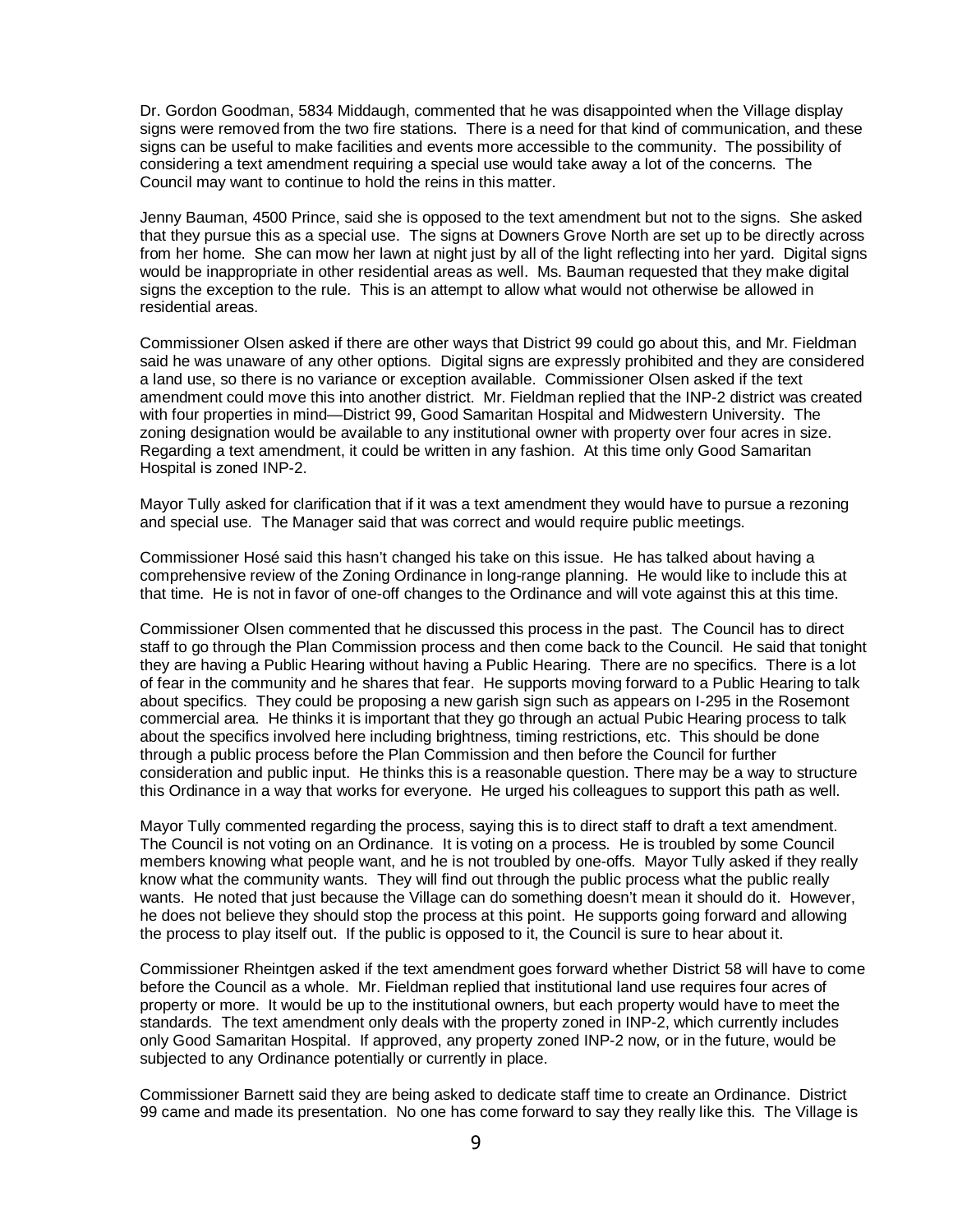being asked to give staff time to writing this Ordinance. He sees this as reason to review the Sign Ordinance. Commissioner Barnett said it's not a question of whether the Ordinance could be crafted, but would it reflect what is available or what technology might be in the future. With this information, he doesn't want to spend additional staff time unless there is an end they can really achieve. He said changeable copy is valuable, however, he doesn't think staff time should be dedicated right now. He would like to encourage District 99 to continue to look for options that are different. Currently, the only option is a sign in opposition to the Sign Ordinance.

Commissioner Olsen said that they are in a dilemma where District 99 is looking for parameters from the Council and we are saying come up with additional ideas. This is the classic chicken and egg dilemma. District 99 is asking what the Village will consider as acceptable. He thinks they are in a situation where they should pursue this as a resolution to this matter.

Commissioner Neustadt said that the new process is outlined in the Sign Ordinance. We cannot live in the "maybe" world. The Council voted on the Zoning Ordinance, which contains the new process. He thinks in this case they are trying to set forth an action plan for staff and for another taxing body. He said in this case, the text amendment has been brought to the public, and residents have commented to the Council. The public has said that they do not support electronic signs for residential uses. He will not support this.

Mayor Tully commented that the creation of the INP District greatly diminishes this type of signage spreading throughout the Village.

The Mayor asked for a Motion to direct staff to draft a text amendment to the Zoning Ordinance permitting electronic message board signs in the INP-2, Campus-scale Institutional and Public District.

| <b>Motion:</b> | Commissioner Durkin moved to direct staff to draft a text amendment to the<br>Zoning Ordinance permitting electronic message board signs in the INP-2,<br>Campus-scale Institutional and Public District. Commissioner Olsen seconded<br>the Motion. |
|----------------|------------------------------------------------------------------------------------------------------------------------------------------------------------------------------------------------------------------------------------------------------|
| Vote:          | Yea: Commissioner Durkin, Commissioner Olsen; Mayor Tully<br>Nay: Commissioner Hosé, Commissioner Rheintgen, Commissioner Barnett;<br><b>Commissioner Neustadt</b>                                                                                   |
|                | Mayor Tully declared the motion failed.                                                                                                                                                                                                              |

**9. First Reading** 

**10. Mayor's Report** 

#### **11. Manager's Report**

**REP 2015-6077** A. Report: New Sidewalk Construction Plan

**Summary:** Discussion of the new sidewalk construction plan. The objective of this action item is to create a plan to guide the construction of new sidewalk segments for 2017 to 2021 (5-year capital plan) and beyond.

Public Works Director Nan Newlon said the purpose of the report is to introduce the topic and provide the Council with a brief summary of where the sidewalk program will be as of 2017. No direction is being sought. The existing sidewalk plan will essentially be completed in 2016. The plan is to present this topic in three Council meetings: February 10, introduction; March 3 strategies for prioritizing sidewalk construction; and March 17, discussion of the draft sidewalk construction plan. Ms. Newlon said that the key questions are where sidewalks will exist at the end of the current plan, and where should be they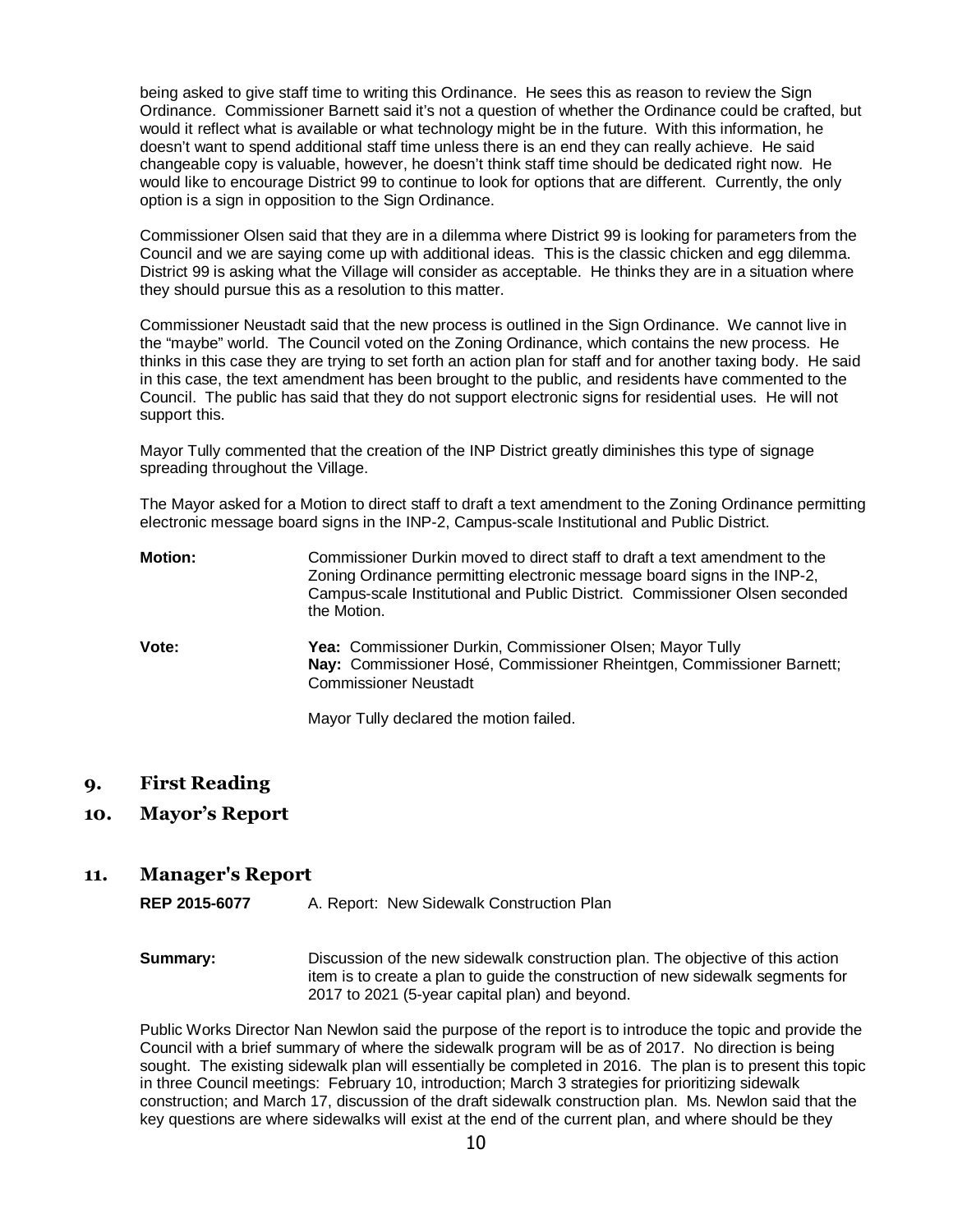constructed and why. She presented a slide presentation showing the sidewalk construction as of 2017, which will leave 3.5 miles of Village streets that will be without sidewalks by the end of 2016. She showed a Village map with the sidewalks highlighted. The strategies and purposes of the program will be discussed at the March 3 Council discussion.

Mr. Fieldman commented that staff and Council would be looking for dialogue beginning March 3. He said if the Council has any particular questions or information they want presented at the March 3 meeting to inform him ahead of time.

Commissioner Barnett said he would like some kind of commentary as to what the affects would be, as they relate to Clyde Estates, of doing nothing there until this is sorted out.

Dr. Gordon Goodman, 5834 Middaugh, said he would not be present on March 3 and that he is supportive of sidewalks. He noted that certain streets have needed sidewalks. When he came to Downers Grove and Middaugh, there were some properties without sidewalks. Even 59<sup>th</sup> Street had no curbs, gutters or sidewalks, even though it was near Hillcrest School. Dr. Goodman said he supports public expenditures for sidewalks. In the past he tried to talk-up sidewalks however not everyone wanted them. He said the situation is a little more extreme in Clyde Estates and he hopes the Council will back off until after the sidewalk discussions. He supports the need, but is not sure it is an absolute need everywhere. He said that they have come to a point where we can decide if we really need sidewalks where there are none. Areas such as Denburn Woods and Clyde Estates that do not have linear streets may not be appropriate for sidewalks. It may be that they want to get back to the days of the Neighborhood Plans and the needs of those areas based on plans actually made by the residents of those neighborhoods.

Chris Fregeau, 1918 Elmore Avenue, said she would be unable to attend the March 3 meeting. She reviewed the history of sidewalks in the Village going back to the 1800s. She hoped the Council would view the infrastructure for the future and for the community.

# **12. Council Member New Business**

Commissioner Olsen noted that Commissioner Barnett asked for information about Clyde Estates, and he asked that they receive that information sooner rather than later. Mr. Fieldman said that staff would provide that information to all Council members.

Commissioner Olsen commented that the Village has a meeting scheduled for April 7, which is Election Day, saying that a meeting may not be productive on that day. He suggested cancelling that meeting and postponing it until April 14.

Mayor Tully replied that the Council's main objective is to do the people's business. His preference is to meet if staff has business for the Council to do.

Mr. Fieldman replied that staff has an overwhelming amount of work. Staff will keep the agenda to the essentials for election night. This year is more challenging than most.

Commissioners Durkin, Neustadt and Rheintgen all agreed with the Mayor.

Commissioner Hosé said it behooves them to have a meeting on that day.

Commissioner Olsen responded that he is not opposed to a meeting. He is concerned with the additional distraction.

## **13. Adjournment**

Mayor Tully asked for a Motion to adjourn.